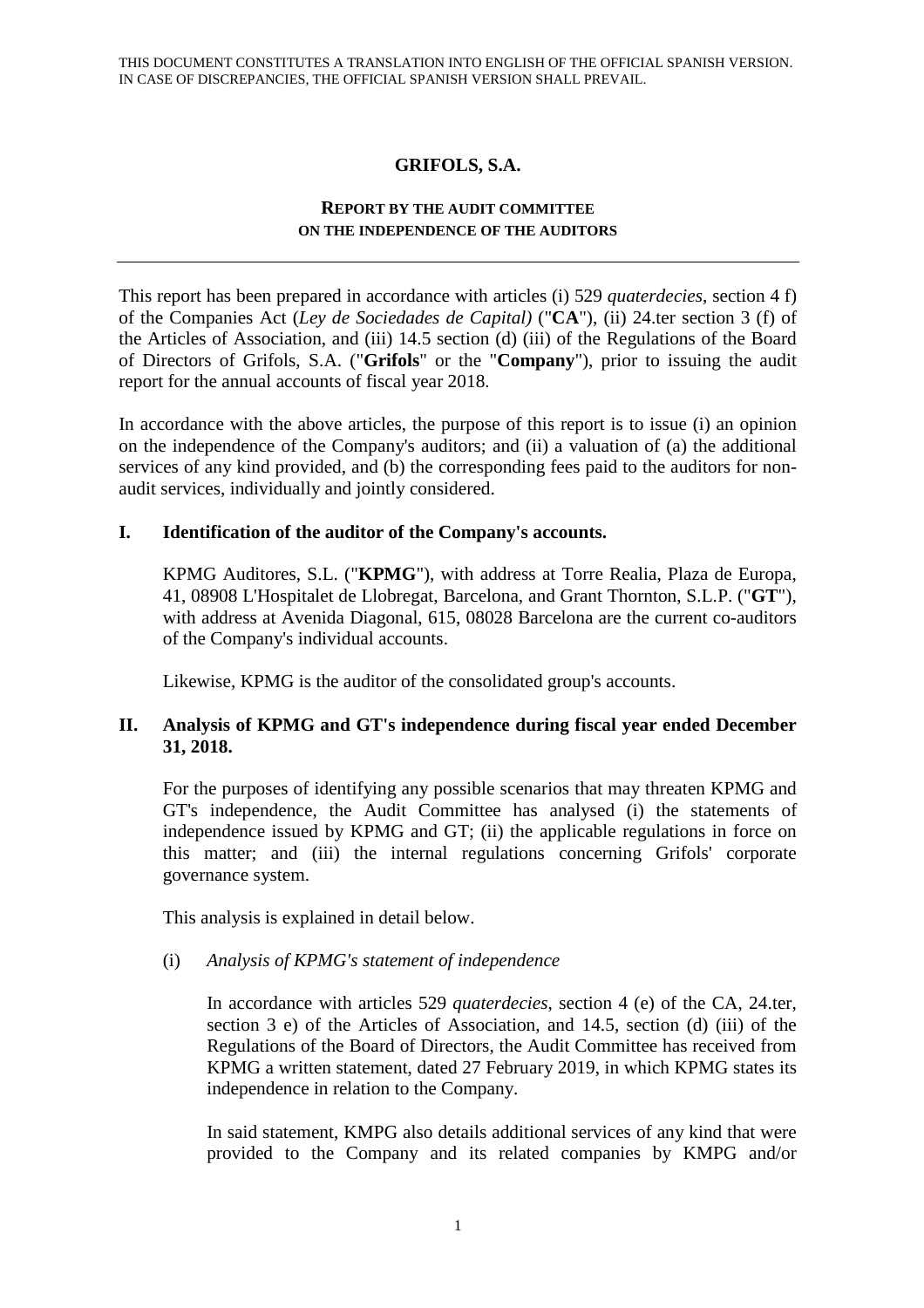individuals or entities related to it, in accordance with the current Law on Auditing of Accounts (*Ley de Auditoría de Cuentas*) ("**LAA**").

Additionally, in its written statement, KPMG declares that it has general procedures of independence, which have been designed and implemented to protect its independence as auditor. Such proceedings are detailed in "KPMG Auditores, S.L.'s Transparency Report for fiscal year 2018", which is accessible to the public.

#### (ii) *Analysis of GT's statement of independence*

In accordance with articles 529 *quaterdecies*, section 4 (e) of the CA, 24.ter, section 3 e) of the Articles of Association, and 14.5, section (d) (iii) of the Regulations of the Board of Directors, the Audit Committee has received from GT a written statement, dated 27 February 2019, in which GT states its independence in relation to the Company.

Additionally, in its written statement, GT declares that it has general internal procedures of independence, which have been designed and implemented to protect its independence as auditor.

It is worth mentioning that GT has not provided to the Company or its related companies any services other than co-audit services.

#### (iii) *Analysis of the applicable legislation in force on this matter*

Pursuant to article 14.1 of the LAA, auditors must be independent and should refrain from acting when their independence may be threatened. To ensure their independence, auditors must design or introduce safeguard measures that enable them to detect any threats to their independence, and evaluate, reduce and, if appropriate, eliminate them. They must also periodically review such safeguard measures (article 15 of the LAA).

Additionally, article 39 of the LAA, which refers to article 16 of the same law, establishes a series of circumstances that, if occur, entail that the external auditor is not independent with respect to public interest entities.

The Audit Committee of the Company has analysed these circumstances individually and prior to the subscription and execution of any potential services to be provided by KPMG and GT, on the basis of the information provided by the Company, KPMG and GT, and it has determined that, without prejudice to section III of this report, none of these circumstances are fulfilled by KPMG or GT and, therefore, it should be understood that both KPMG and GT are independent pursuant to article 39 of the LAA.

In accordance with the provisions of article 529 *quaterdecies* of the CA under which authorization is required for non-prohibited services, according to the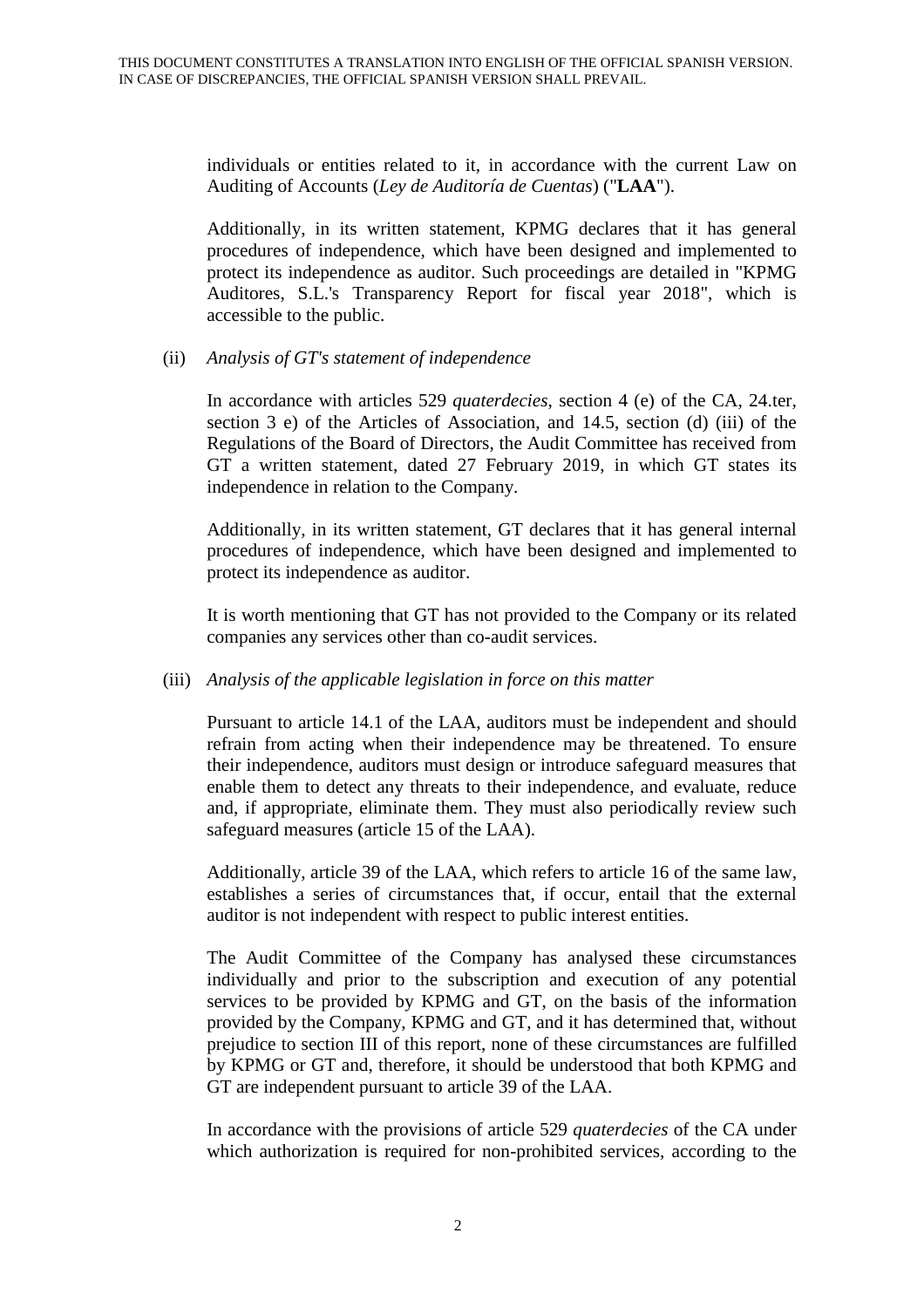provisions established under article 5, section 4 and 6.2.b) of the European Regulation No. 537/2014, of 16 April, and as regulated in section 3 of chapter IV, title I of the Law 22/2015, of 20 July, on Auditing of Accounts regarding the independence regime, the auditor shall request the corresponding approval for any on-going non-audit services that the Audit Company and the network to which it belongs have carried out during 2018. Such authorization has been issued by the Audit Committee.

(iv) *Internal rules* 

Article 14.5, section (d) of the Regulations of the Board of Directors provides that the Audit Committee shall, among other things, preserve the independence of the Company's external auditor and establish the relevant relations with said external auditor so that it is informed about any matters that may threaten the auditor's independence.

During fiscal year 2018, KPMG's auditors have attended the meetings of the Audit Committee of Grifols on a number of occasions and have never informed about any matters that may have threatened its independence.

## **III. Description of the services provided by the auditors to the Company and its related entities.**

Pursuant to the provisions of the applicable legislation in force, the statements of independence issued by KPMG and GT on 27 February 2019 include a breakdown of the fees invoiced to the Company and its group during fiscal year 2018, which are detailed in the corresponding annual accounts.

During fiscal year, KPMG has submitted an accurate description as well as its analysis of independence of the non-audit services to be provided by KPMG or its network in order to obtain the pre-approval of the Audit Committee.

GT has not provided any non-audit services to the Company or the group.

From the analysis of the nature of the services provided by KPMG and GT and the existing relationship between the audit fees and, with respect to KPMG, the nonaudit services fees, there are no objective reasons to question KPMG and GT's independence.

# **IV. Publication of this report on the Company's corporate web page.**

In accordance with recommendation number 6 of the Good Governance Code of listed companies, this report will be published on the Grifols' corporate web page sufficiently far in advance of the Company's Ordinary General Shareholders' Meeting.

#### **V. Conclusions.**